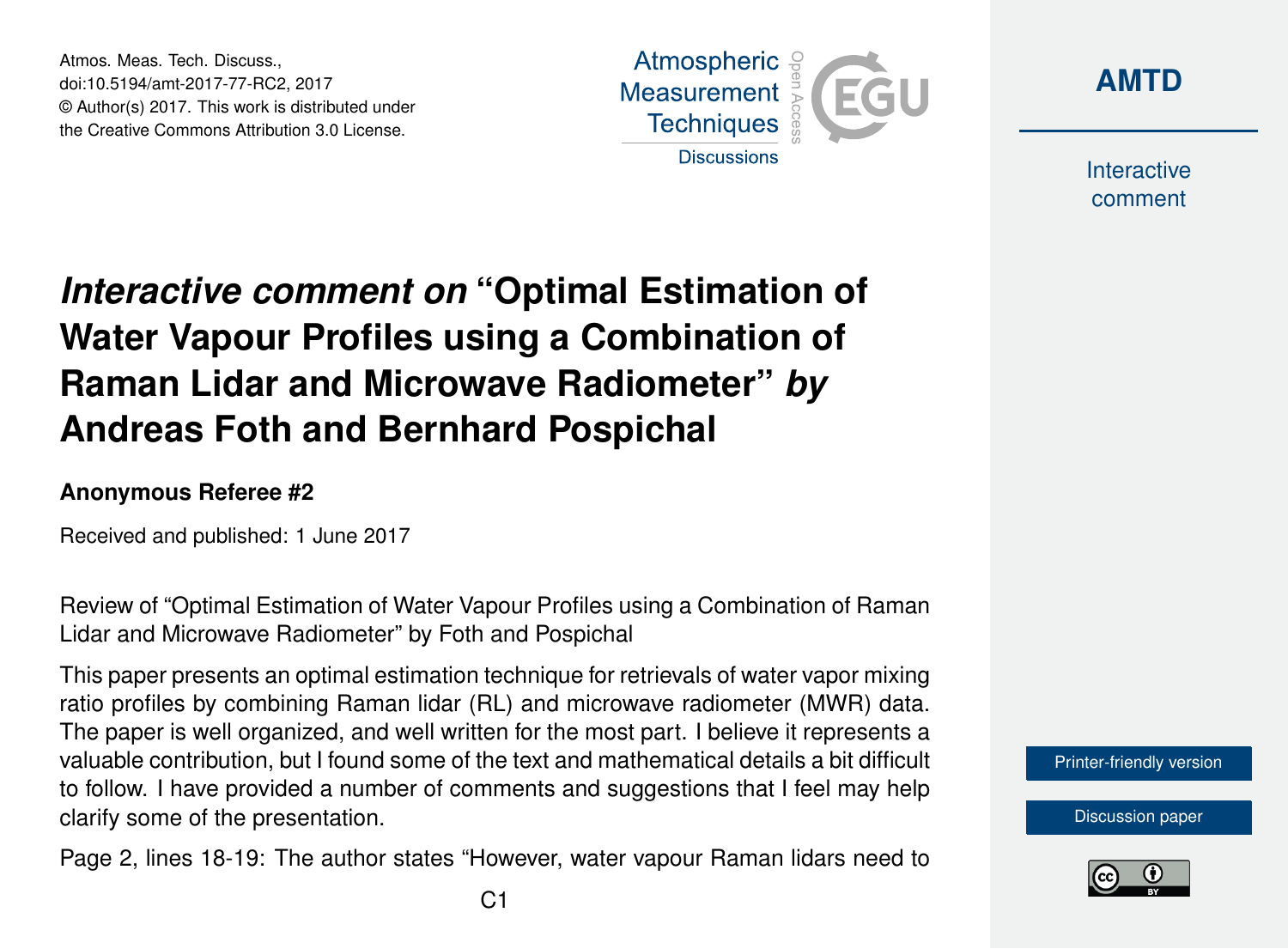be calibrated with an instrument measuring simultaneously for example a microwave radiometer (MWR) or radiosonde (RS) . . ." This statement should be rephrased. For example . . . "However, water vapour Raman lidars should be calibrated using simultaneous and collocated measurements from for example a microwave radiometer (MWR) or a radiosonde (RS).

Page 2, lines 19-20: The author states "Until now, lidars were mainly used as research instruments that did not work unattended or automatically on a routine basis." Although, the author uses the word "mainly" to qualify his statement it is still a bit misleading as there is at least one system that I'm aware of that has operated nearly continuously for over 20 years now.

Page 2, line 31: I suggest changing "In contrast to the already presented remote sensing observations. . ." to "By contrast, . . ."

Page 2, line 32: I suggest changing "RS launches . . ." to "Routine RS launches. . ." or "Operational RS launches. . ."

Page 3 lines 24-26: The author states "Calibration methods only based on RS (England et al., 1992; Mattis et al., 2002; Reichardt et al., 2012) are inappropriate for continuous monitoring of the tropospheric water vapour with Raman lidar because of their low temporal resolution." I take exception to this blanket statement. It is true that temporal resolution is an issue with the RS. However, the primary advantage in using the RS (as opposed to MWR) is that the RS provides detailed vertical information that is useful for determining height-dependent calibrations, including overlap corrections, and any possible variations in response of the detectors (eg PMTs). It would be impossible to estimate these height-dependancies using integrated water vapour measurements.

Page 3, line 34: change "the focus of the presented work is to routinely retrieve a continuous. . ." to something like "the focus of the present work is to develop a method that enables routine retrieval of a continuous. . ."

## **[AMTD](http://www.atmos-meas-tech-discuss.net/)**

**Interactive** comment

[Printer-friendly version](http://www.atmos-meas-tech-discuss.net/amt-2017-77/amt-2017-77-RC2-print.pdf)

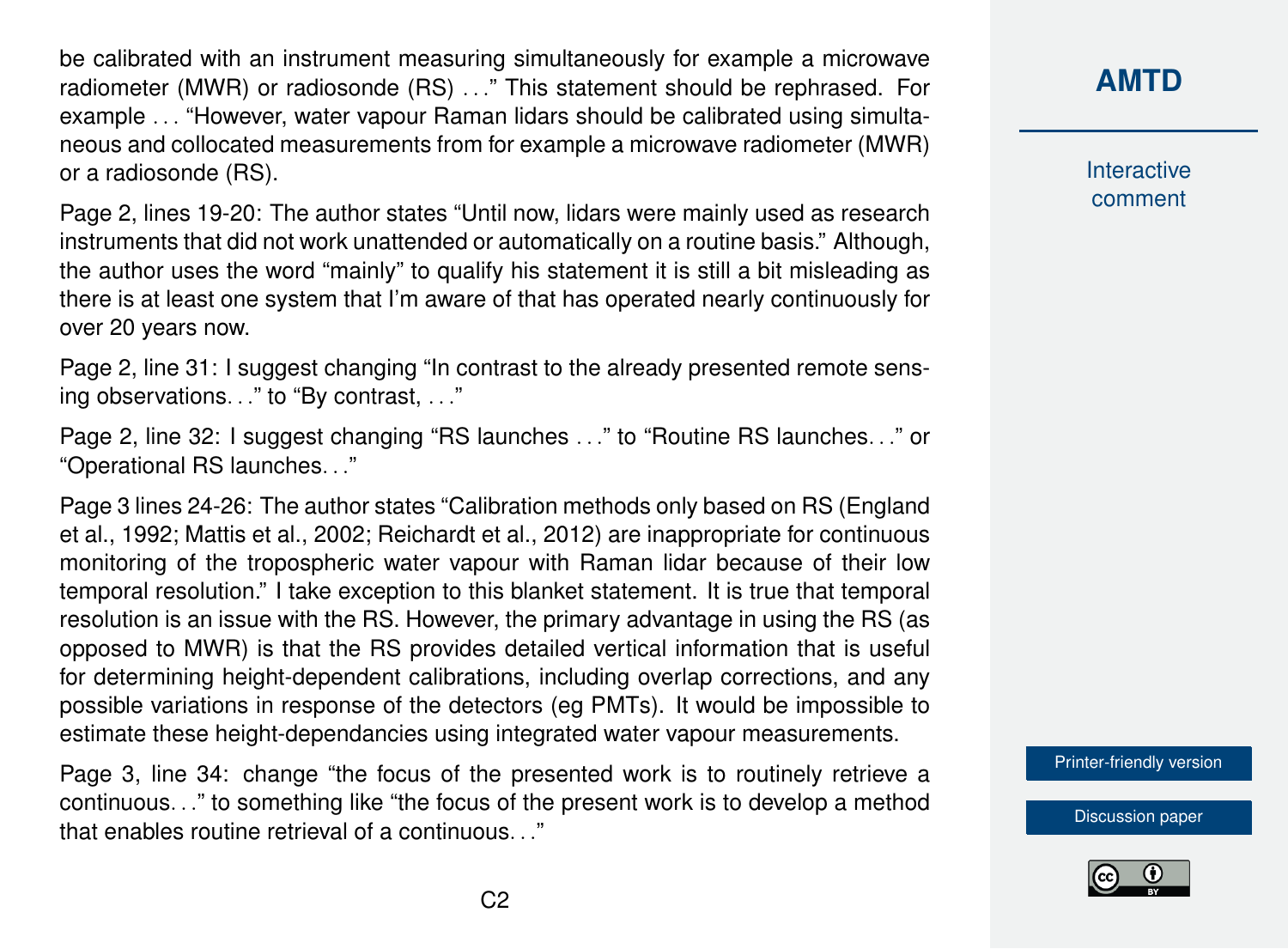Page 4, lines 15-16: The author states "However, the overlap of both Raman channels is assumed to be identical and for that reason the overlap effect is negligible regarding water vapour measurements." This is a huge assumption that needs to be verified or justified in some way. Our system, for example, exhibits some residual overlap effect that requires correcting (and we use RS to do that).

Page 4, line 31: change "Their uncertainties amount to. . ." to "Their uncertainties are. . ."

Page 6 line 10-11: The author states "This state is then combined with the current lidar measurement yk to the filtered state xFk using the Kalman filter." The meaning here is not clear. It would make more sense if it read "This state is then combined with the current lidar measurement yk to obtain the filtered state xFk using the Kalman filter." Please clarify.

Page 7, line 2: Change "accounts" to "is equal"

Page 7, line 3: The author states "The benefit of using the logarithm is the limited range of variation. . ." I would think that the limited range of variation would make your job harder. Please clarify.

Page 7, line 10: change "errors at certain height levels" to "errors at different height levels"

Page 7, line 11: The author states "The second measurement vector, from now on observation vector, is given as. . ." I'm not clear what is meant by "from now on the observation vector". One suggestion is "The second measurement vector, which we refer to as the observation vector, is given by. . .." But I'm not sure if this alters your meaning. Please rephrase.

Page 7, line 17-18: The author states that the diagonal and off-diagonal elements of the MWR covariance matrix is set to 0.25Kˆ2 and 0.01Kˆ2, respectively. Please provide some justification (or reference) for these numbers.

**[AMTD](http://www.atmos-meas-tech-discuss.net/)**

**Interactive** comment

[Printer-friendly version](http://www.atmos-meas-tech-discuss.net/amt-2017-77/amt-2017-77-RC2-print.pdf)

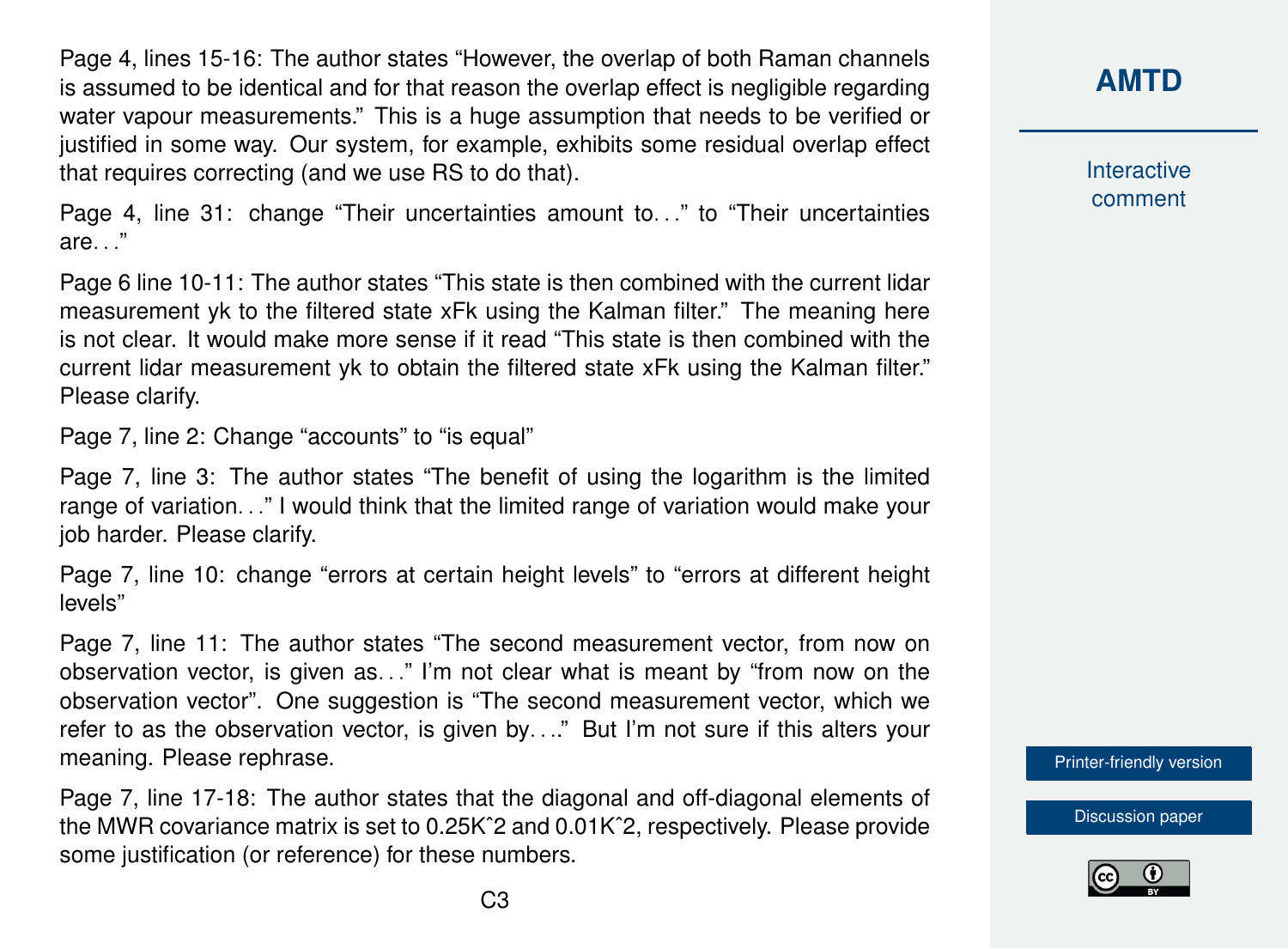Page 7, line 20: change "...amounts to..." to either "...is..." or "...was determined to be. . ." Which ever is more appropriate. Also please provide some justification for the uncertainty that you quote (0.1 g/kg).

Page 7, line 20-21: The author states "However, the uncertainty is increased due to the distance between the observation platform and the surface humidity sensor (see Sec. 2) and is assumed to be 0.3 g/kg." First, what is the "observation platform"? Are you referring to the lidar?. Second, if I understand correctly you are trying to account for the fact that the lidar and the surface met sensor are not collocated. Correct? The meaning is a bit obscure. Please clarify.

Page 7, line 22: Change "...certain amount..." to "...certain number..."

Page 7, line 23: The author states that 211 RS profiles were used to determine mean profiles and covariance matrix. Were these profiles taken during the span of the HOPE campaign? Please specify the time period covered by these RS profiles.

Page 7, line 24: Change "...serves as first guess..." to "...serves as a first guess..."

Page 7, line 31: Change "...cloud base due the ..." to "...cloud base due to the ..."

Page 7, line 32: Change "...using previous informations." to "...using previous information from the lidar and the RS." (If that doesn't alter your meaning)

Page 8, line 7: The author states "The transition error e\_t;k corresponds to the covariance matrix St;k". What do you mean by "corresponds to"? I assume this means that the diagonal elements of the covariance matrix are the (squares of the) transition errors. Please clarify the statement.

Page 8, line 11: change ". . .is to start with RS climatology covariance as previous covariance. . ." to ". . .is to start with the RS climatology covariance as the previous covariance...."

Page 9, line 1: insert "where" at the beginning of this line.

**Interactive** comment

[Printer-friendly version](http://www.atmos-meas-tech-discuss.net/amt-2017-77/amt-2017-77-RC2-print.pdf)



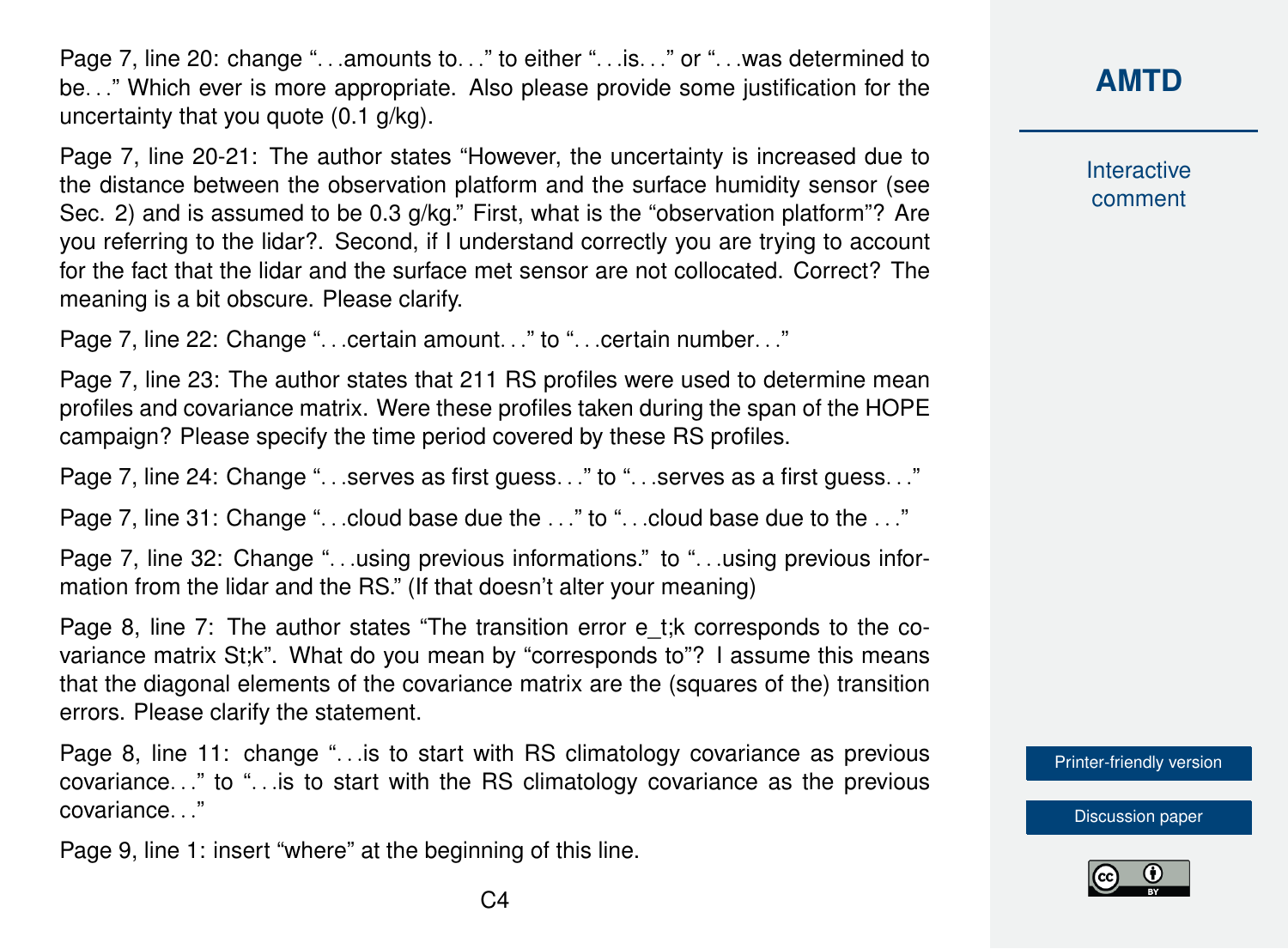Page 9, line 2: change "... at time step k to the filtered state..." to "... at time step k to obtain the filtered state. . ." Page 9, line 8: change "servee" to "serve"

Page 8 and 9, equations (6) through (10): I think it is appropriate that the author present these equations in general form, as he has done. However, given the assumptions mentioned on page 8 (Hk and Mk are both unity), these equation do simplify quite a bit. I believe it would be useful to also present the simplified equations.

Page 9, line 19: The author seems to indicate that the MWR also contains a pressure sensor? If this is so then it should be mentioned in section 2.2.

Page 9, line 23: The author states "The forward modelling of the surface mixing ratio is trivial. It is a one: one translation to the lowest level of the state vector x." The second sentence is a bit confusing. What do you mean when you say "one transition to the lowest level" ? Please clarify.

Figure 5. It would be helpful to label the two boxes on the right as "lidar" and "MWR"

Page 13, line 1: change "written out Eq (13) becomes" to something like "with each term written out Eq (13) becomes"

Page 13, line 5: change "...matrices of the a priori and the observation..." to ". . .matrices of the a priori state and the observation. . ."

Page 14, line 5: change "...might converge at a false minimum..." to "...might converge to a false minimum. . ."

Page 14, line 17: change "...are no peaked..." to "...are not peaked..."

Page 14, line 25: change ". . .that means the higher the correlations, the smaller. . ." to ". . .the higher the correlations and the smaller. . ."

Page 15, line 7: change "...amount to..." to "...is..."

Figure 7: I'm a little perplexed by panel (d) showing the averaging kernals.Shouldnt

### **[AMTD](http://www.atmos-meas-tech-discuss.net/)**

**Interactive** comment

[Printer-friendly version](http://www.atmos-meas-tech-discuss.net/amt-2017-77/amt-2017-77-RC2-print.pdf)

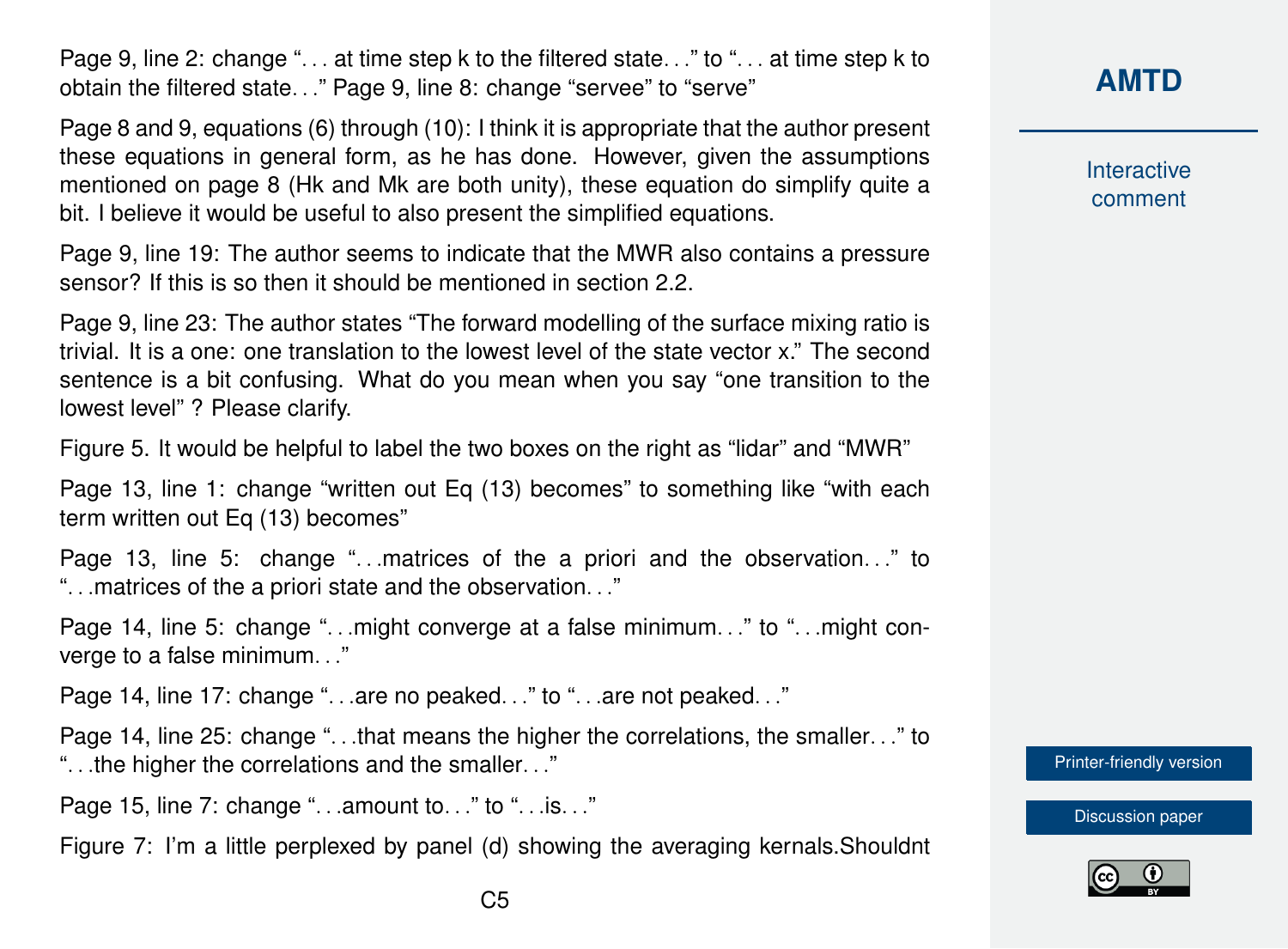these functions be centered on the heights listed in the panel? Or am I missing something here.

Page 16, line 1: change "...according..." to "...corresponding..."

Page 16, line 4-5: The author states "The precise vertical information from the lidar results in small differences to the RS that is used as reference." This statement implies that the RS profile is modified by the lidar profile, and I don't believe that is the intended meaning. Also, I'm not clear what the author means by "precise." Is the author referring to the vertical resolution or low random uncertainty? Please rephrase, or eliminate this sentence entirely.

Page 16, line 14: change "...driven by the accurate a priori that..." to "...driven by the accurate a priori state that. . ."

Page 16 line 21: change "The according profile with. . ." to " The profile corresponding to.  $\cdot$ ."

Page 17, line 16: change "...according..." to "...corresponding..."

Page 18, lines 3-4: The author states "In summary, the presence of a lidar measurement results in more accurate retrievals compared to RS, whereas retrievals without water vapour profiles from lidar are mainly driven by the MWR observation for example during daytime." The first part of this sentence could be interpreted to mean that the retrievals are more accurate than the RS, which is not the intended meaning. I would suggest rewording this sentence. One suggestion is: "In summary, the presence of lidar measurements results in retrievals that are in better agreement with the RS compared to retrievals without the lidar measurements. Retrievals without lidar measurements are mainly driven by the MWR observation."

Page 19, line 4: change "The according relative differences to. . ." to "The corresponding relative difference with. . ."

Page 20, line 12: Change "...according..." to "...corresponding..."

### **[AMTD](http://www.atmos-meas-tech-discuss.net/)**

**Interactive** comment

[Printer-friendly version](http://www.atmos-meas-tech-discuss.net/amt-2017-77/amt-2017-77-RC2-print.pdf)

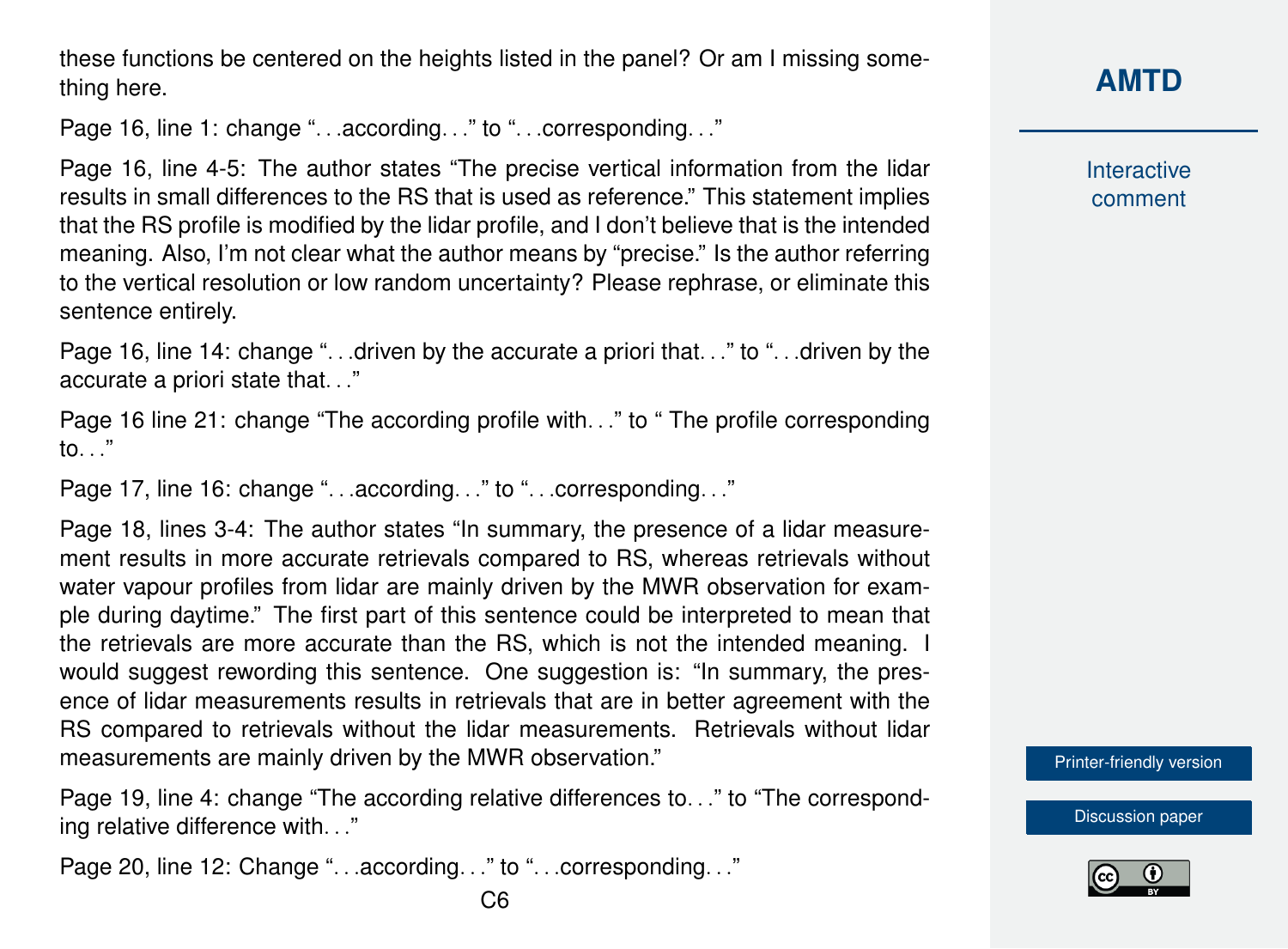Page 20, line 14: change "...amounts..." to "...is..."

Page 20, line 13: change "breakdowns" to "malfunctions"

Page 20, line 14-15: The author states "Although, the data coverage is larger as for Raman lidar (Fig. 12a), but the vertical resolution is much coarser." This needs to be rephrased. One suggestion is "Athough the data availability for OEM\_MWR is larger than the lidar, the vertical resolution is coarser."

Page 21, line 16: The author states "This issue might be caused by slightly to small determined Raman lidar calibration factors resulting in too small lidar mixing ratios." This sentence needs to be rephrased. One suggestion is "This issue might be caused by Raman lidar calibration factors that are slightly too small, resulting lidar mixing ratios that are too small."

Page 21, lines 19-20; The author states: "Hence the retrieval tends to overestimate the mixing ratio in larger heights to minimize the difference between the modelled and the observed brightness temperatures." This sentence should be reworded. One suggestion is "Hence the retrieval tends to overestimate the mixing ratio at higher altitudes in order to minimize the difference between the modelled and the observed brightness temperatures."

Figure 13: It would be helpful to add annotation indicating how the difference is defined, e.g. is it retrieval-RS or vice versa? Also in the caption the author uses the term "bias to RS." It would be clearer to say something like "mean difference between the retrieval and the RS."

Page 22 lines 11-12: The author states "... RS can have a dry bias (Miloshevich et al., 2001)." Careful here. This is a bit of an oversimplification. According to Bomin et al. (2010) the sondes used in this study (DFM-90) tend to show a daytime dry bias, but its not quite as bad the widely used Viasala sondes/

Bomin Sun, Anthony Reale,Dian J. Seidel, and Douglas C. Hunt, 2010: Comparing

### **[AMTD](http://www.atmos-meas-tech-discuss.net/)**

**Interactive** comment

[Printer-friendly version](http://www.atmos-meas-tech-discuss.net/amt-2017-77/amt-2017-77-RC2-print.pdf)